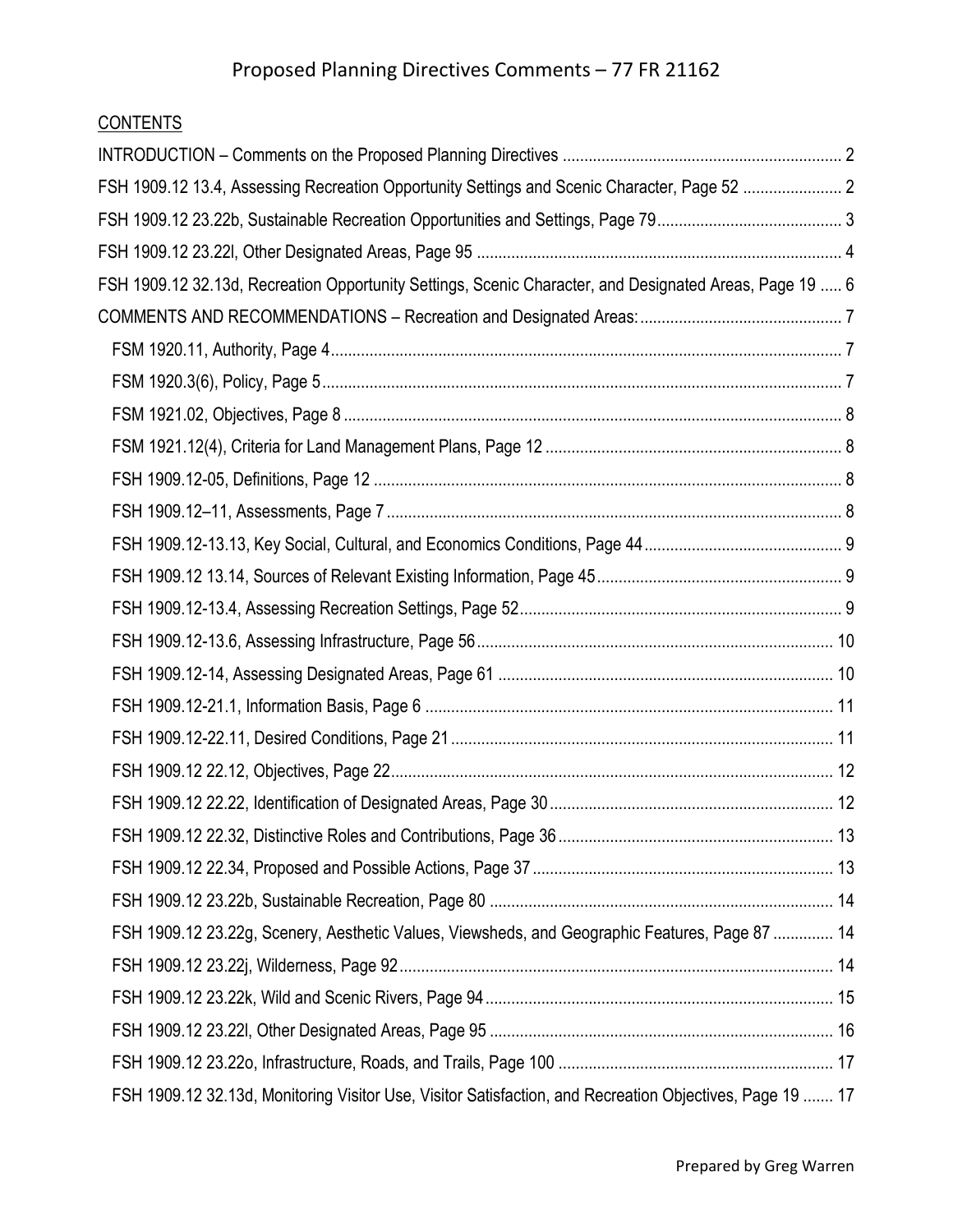### <span id="page-1-0"></span>**INTRODUCTION – Comments on the Proposed Planning Directives**

The following proposed planning directives recommendations are intended to facilitate the development and implementation of land management plans to provide for integrated recreation, scenery, and designated area programmatic land management plan direction. Direction that would be consistently prescribed across all NFS lands in conformance with professional recreation planning frameworks and applicable legal requirements. For these purposes and the concerns expressed on pages 7 through 18 of this document, I recommend that the final directives use the following direction for FSH 1909.12 parts 13.4, 23.22b, 23.22l, and 32.13d:

### <span id="page-1-1"></span>**FSH 1909.12 13.4, Assessing Recreation Opportunity Settings and Scenic Character, Page 52**

The assessment for recreation resources is to identify and evaluate information about recreation opportunity settings including uses, trends and sustainability of recreation opportunities in the plan area, recreational preferences of the public, recreational access, and scenic character. The responsible official, using available information, shall identify and evaluate the recreation settings, opportunities, access, and scenic character of the land management plan area (36 CFR 219.6(b)). The responsible official should collect new information if the existing information is inadequate for meeting the methodology and scientific accuracy requirements of the land management plan NEPA process (40 CFR 1502.15, 40 CFR 1502.16, and 40 CFR 1502.24). The responsible official shall:

1. Use the Recreation Opportunity Spectrum (ROS) system to identify and evaluate outdoor recreation opportunities in land management planning as described in FSM 2310. In addition, sub-classes and seasonal variations of ROS classes may be defined, and socioculturally meaningful places within the planning unit should be identified.

2. Use the Scenery Management System (SMS) to identify and evaluate scenic character as described in FSM 2380. The applicable scenery components in the Forest land management planning process are scenic character, scenic integrity, scenic class, and constituent information that is associated with the physical, biological, and cultural images that gives an area its scenic identity and contributes to its sense of place.

As components of the ROS and SMS planning process, and for other considerations, the responsible official should identify and evaluate:

- 1. Public issues and management concerns as related to recreation and scenery.
- 2. Levels and types of recreation opportunities needed to achieve integrated recreation goals and resolve issues and concerns.
- 3. The extent that inventoried ROS classes are consistent with the desired goals and objectives of the Forest Plan.
- 4. The extent to which plan area meets the demand for recreational opportunities and the ability to sustain or enhance those recreation settings and opportunities.
- 5. How recreation contributes to local, regional, and national economies.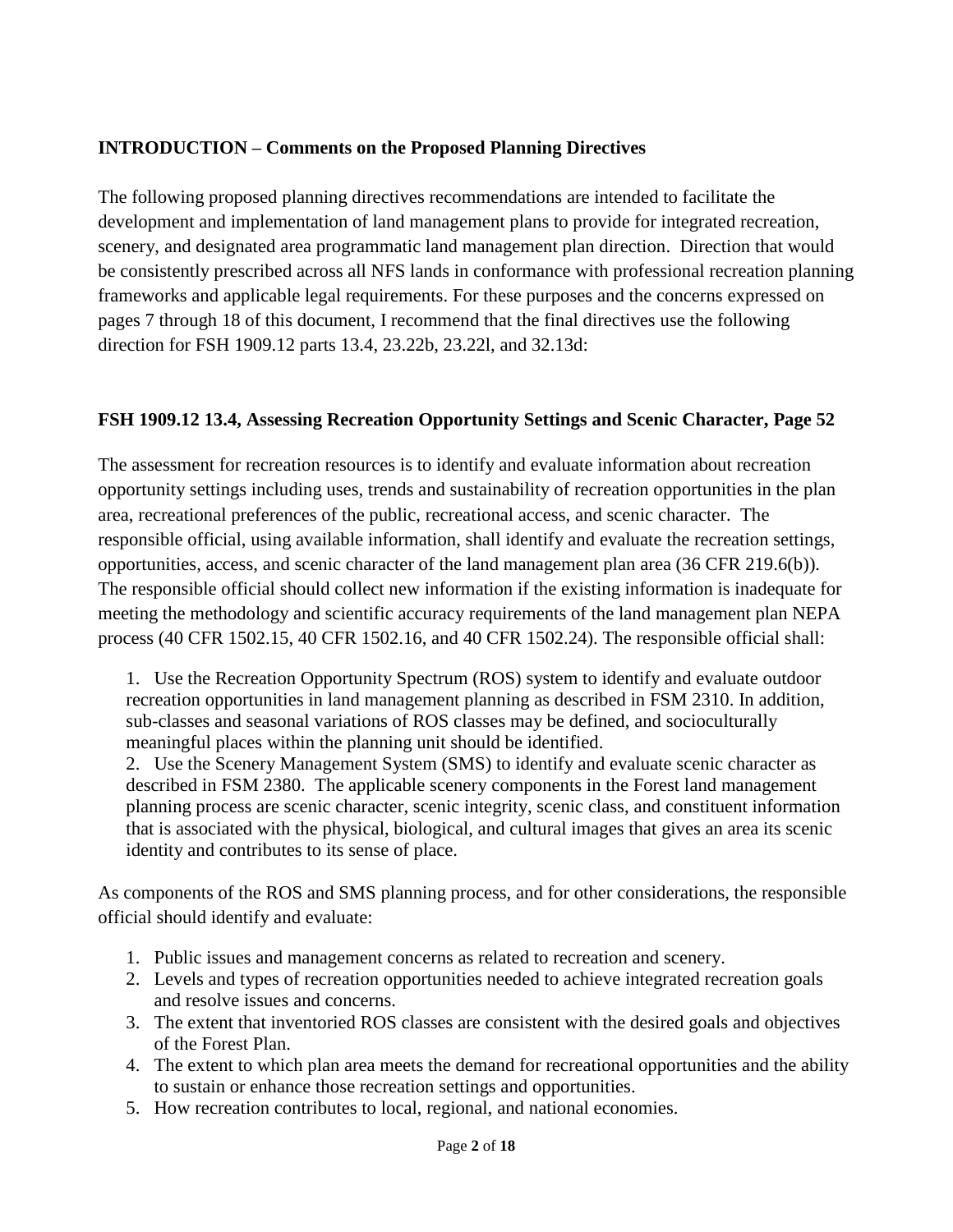- 6. The extent that scenic character is consistent with the desired goals of the Forest Plan.
- 7. The extent to which scenic character can be sustained or enhanced in the planning unit.
- 8. The extent and overall condition of recreational facilities in the planning unit.

In addition, the responsible official should identify and evaluate how influences outside the plan area may influence the demand for recreation in the plan area or the ability of the plan area to meet those demands. Using available information, the responsible official should identify and evaluate:

- 1. The preferences of the public and demand for specific recreation opportunities or settings.
- 2. The availability of recreation opportunities on other lands within the broader landscape.
- 3. Emerging new or unique recreational trends or interests that may affect future demand for recreation in the plan area.
- 4. The stated goals in approved plans or other published reports of Tribes, States, or local governments for recreational opportunities in the vicinity of land management plan area.
- 5. Social, cultural, and economic conditions or trends such as changing population demographics, traditional uses, or income levels that influence the demand for various types of recreation activities.

The responsible official shall document the assessment information in a report. Identify information needs that are relevant to the assessment. Document how BASI was used to inform the assessment of the extent to which the plan area meets the demand for recreational opportunities and the ability of the plan area to sustain recreation settings, opportunities, access, and scenic character.

### <span id="page-2-0"></span>**FSH 1909.12 23.22b, Sustainable Recreation Opportunities and Settings, Page 79**

Plan components must provide for sustainable recreational settings, opportunities, and access. Sustainable recreation opportunities and settings are those that are economically, socially, and ecologically sustainable. To be sustainable, the prescribed set of recreational settings and opportunities must be an integral part of other resource plan components and include a compatible scenic character component.

The responsible official shall use the Recreation Opportunity Spectrum (ROS) system to prescribe outdoor recreation opportunities in land management planning as described in FSM 2310. ROS classes are defined in terms of its combination of activity, setting, and experience opportunities along with associated indicators and thresholds. Sub-classes and seasonal variations of ROS classes may be defined. Socio-cultural meaningful places may be identified as designated areas. The desired conditions for the plan area must describe the types of recreational settings, including the mix of desired ROS classes, specific kinds of recreation opportunities, and associated infrastructure. Plans must have standards or guidelines to ensure consistency of projects or activities with desired ROS classes or other desired conditions for recreation. Plans should include desired conditions that describe the natural, built, social, and managerial environment for sustainable recreation.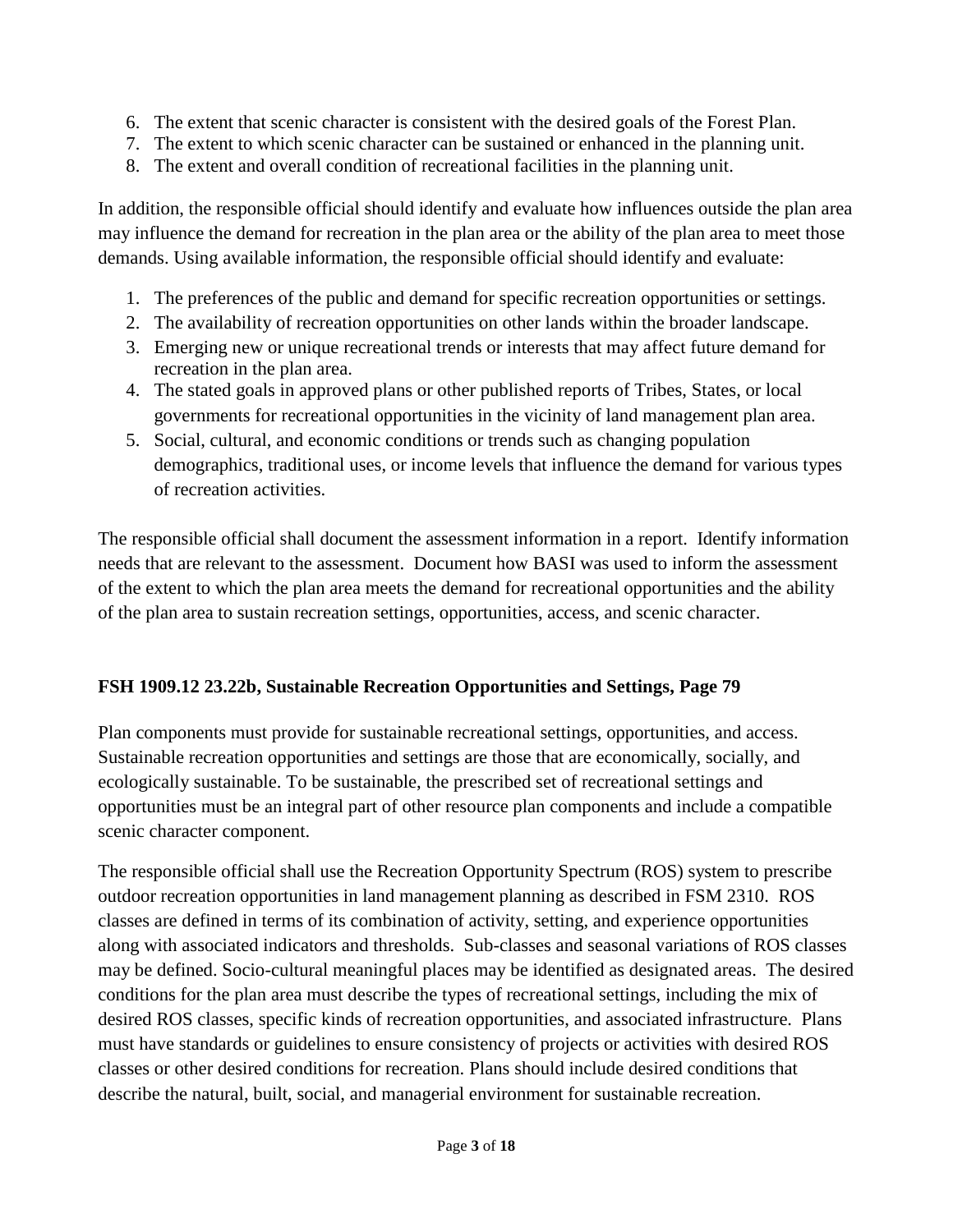The information identified in the assessment provides a starting point to determine the kinds of settings and opportunities to be provided in the plan area. The assignment of ROS class designations to areas within the planning unit should consider the assessment report findings (FSH 1909.12-13.4). The ability for sustainable recreation opportunities, and the distinctive role of the plan area as a provider of recreation, should inform and create an overall context for adjusting existing recreational settings and opportunities in a new, revised, or amended plan.

Plans should have objectives that describe the intended achievement of modifying the conditions of areas from their inventoried ROS classes toward desired ROS classes where applicable. Objectives may also be designed to alter the condition of recreation areas, dispersed sites, infrastructure, and services to achieve sustainable desired conditions for recreation in the plan area.

Plans should identify suitable uses in a recreational context that is associated with a prescribed ROS class and designated areas purposes. Suitability should be described in terms of what types of recreation use and activities are suitable or not suitable within each management area and should be based on the desired ROS setting and address recreation use conflicts. Lands should be identified as suitable or not suitable for types of recreational facilities, infrastructure, and special uses.

Desired recreation settings and opportunities should inform the basis for applying certain plan components to management areas or geographic areas. Plans may identify a specific set of locations or areas, such as dispersed recreational sites, for some specific plan components without creating management areas or geographic areas.

Plan content should describe the distinctive role and contribution of the plan area to recreational opportunities and the provision of social and economic sustainability in the broader landscape. Plans may describe management approaches to the development of collaborative capacity through volunteers or partnerships to accomplish recreation objectives for the plan area.

### <span id="page-3-0"></span>**FSH 1909.12 23.22l, Other Designated Areas, Page 95**

The assessment includes information about existing designated areas in the plan area, a general evaluation of the potential need and opportunity for additional designated areas, and the contribution of designated areas to social, economic, and ecological sustainability (FSH 1909.12 10.41). Each type of designated area has its own purposes and authorities. Some plan areas may have unique designations created by special legislation or other administrative action.

Plans shall recognize and identify existing designated areas and any areas recommended for designation. The responsible official must address any additional planning requirements for designated areas as described in legislation, Executive Orders, FSM 2310, FSM 2353, and FSM 2370. In addition, plan components must be consistent with 36 CFR 294.1 – Recreation Areas.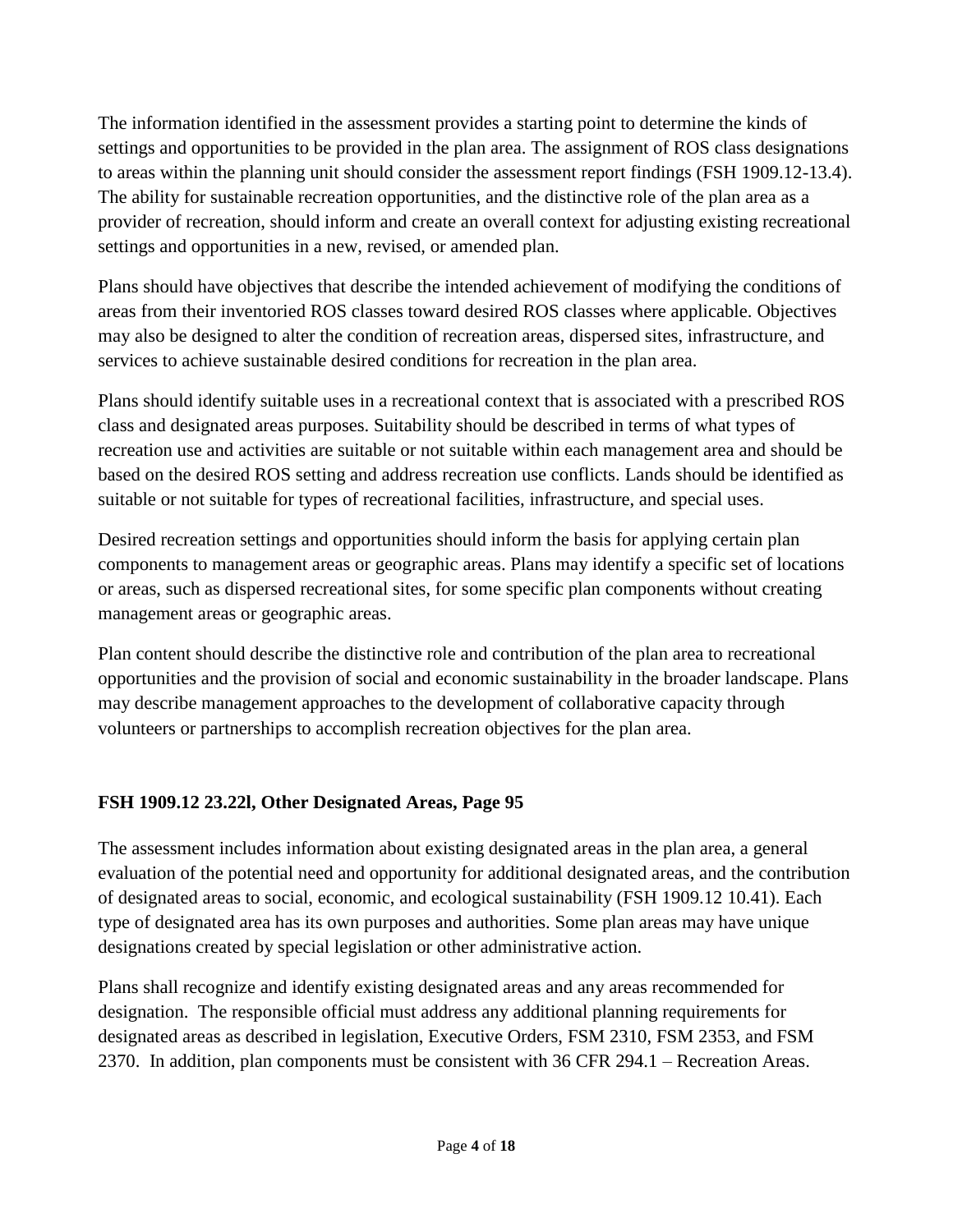Plan components must provide for appropriate management of designated areas for the specific purposes and values for which an area was designated or recommended for designation in the plan. Plan components must be compatible with the applicable authorities associated with the designation. In developing plan components, the responsible official should consider how designated areas contribute to other desired conditions or objectives for ecological, economic, or social sustainability. To organize plan components applicable to designated areas, the responsible official should provide one or more management or geographic areas to clearly identify the plan components that apply to each designated area; provided, that National Scenic and Historic Trail corridors must be addressed by identifying a management area that includes the extent of a selected rights-of-way area (16 USC  $1246(a)(2)$ ).

The responsible official must include plan components that specifically address the principle purposes for which the designated areas were established, such as:

- National Scenic and Historic Trails—nature and purposes, including recreational, scenic, natural, historical, and cultural resource values,
- National Recreation Areas—outstanding outdoor recreation values,
- National Monuments—ecological, geologic, historical, cultural, scientific, and recreational values,
- National Scenic Area—recreational and scenic values, and
- Other designations—significant characteristics and values.

Standards, guidelines, and suitability must place limits or conditions on projects or activities that may adversely affect or substantially interfere with the purposes of congressionally designated areas. Congressionally designated areas are not suitable for timber production. Any potential contribution to the Timber Sale Program Quantity (FSH 1909.12 65.1) from designated areas must be described in plan components, including adopting objectives and standards or guidelines that address when timber can be removed from a designated area.

Land management plans shall form one integrated plan for each unit  $(16 \text{ USC } 1604(f)(1))$ . For National Scenic and Historic Trails that pass through the planning unit, plan components must include management and use direction (16 USC 1244(e) or (f)) for the rights-of-way that provides for the nature and purposes of the National Trail (16 U.S.C. 1246) and address the requirements of Executive Order 13195.

National Scenic and Historic Trails must have Comprehensive Plans (16 U.S.C. 1244(e) or (f)) that address the management of the selected rights-of-way  $(16 \text{ U.S.C. } 1246(a)(2))$ . Land management plan components must be consistent with established Comprehensive Plans for National Trails. Recognize that a Comprehensive Plan for a National Trail could be amended or revised to address changed conditions and National Trails System Act requirements.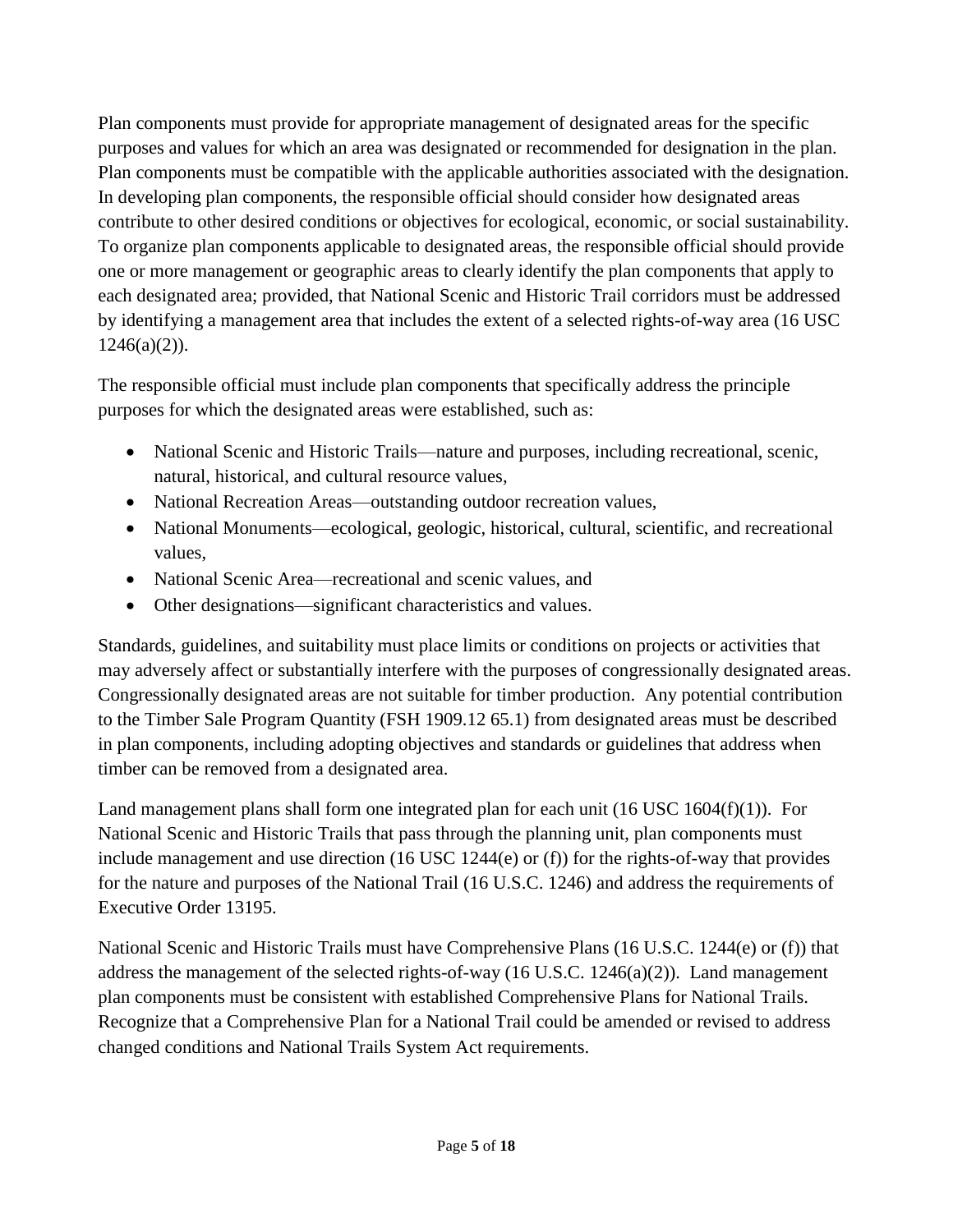Plans must protect potential rights-of-way for: (1) National Scenic and Historic Trails designated for study (16 U.S.C. 1244(b)), and (2) designated National Scenic and Historic Trails where the rightsof-way is yet to be selected  $(16$  U.S.C.  $1246(a)(2)$ ).

# <span id="page-5-0"></span>**FSH 1909.12 32.13d, Recreation Opportunity Settings, Scenic Character, and Designated Areas, Page 19**

The plan monitoring program must contain one or more monitoring questions and associated indicators addressing the status of visitor use, visitor satisfaction, progress toward meeting recreation objectives, scenic character, and achieving or maintaining the purposes of for which designated areas were established. The purposes for monitoring recreation, scenic character, and designated areas conditions are to evaluate:

- 1. Maintaining or achieving desired conditions and objectives for sustainable recreation,
- 2. Contributions to social and economic sustainability,
- 3. Maintaining or achieving scenic character objectives,
- 4. Protecting the purposes for which designated areas were established, and
- 5. Integration with other plan components.

The responsible official shall use the Recreation Opportunity Spectrum (ROS) system to evaluate outdoor recreation opportunities in land management planning as described in FSM 2310 and the Scenery Management System (SMS) to evaluate scenic character as described in FSM 2380. The responsible official should use plan components for sustainable recreation, recreation opportunities, recreation settings, scenic character, and designated areas in designing monitoring questions and associated indicators.

The responsible official shall identify one or more monitoring questions for recreation, scenery, and designated areas to evaluate conditions, such as:

- 1. What is the status and trend of visitor use, visitor satisfaction, and progress toward meeting recreation objectives in the plan?
- 2. Are the current recreation settings and opportunities meeting or moving toward desired recreation settings and opportunities identified in the plan?
- 3. Are the recreational objectives identified in the plan being achieved and are they sustainable?
- 4. How are the recreation settings and opportunities contributing to the plan's desired condition(s) and objective(s) for ecological, social, and economic sustainability?
- 5. Is the prescribed recreation opportunity spectrum of the plan area supporting a sustainable set of recreation opportunities to meet current and future demands?
- 6. Are the existing scenic resources meeting or trending toward desired conditions and achieving scenic character objectives?
- 7. Are the designated areas desired conditions and objectives being achieved?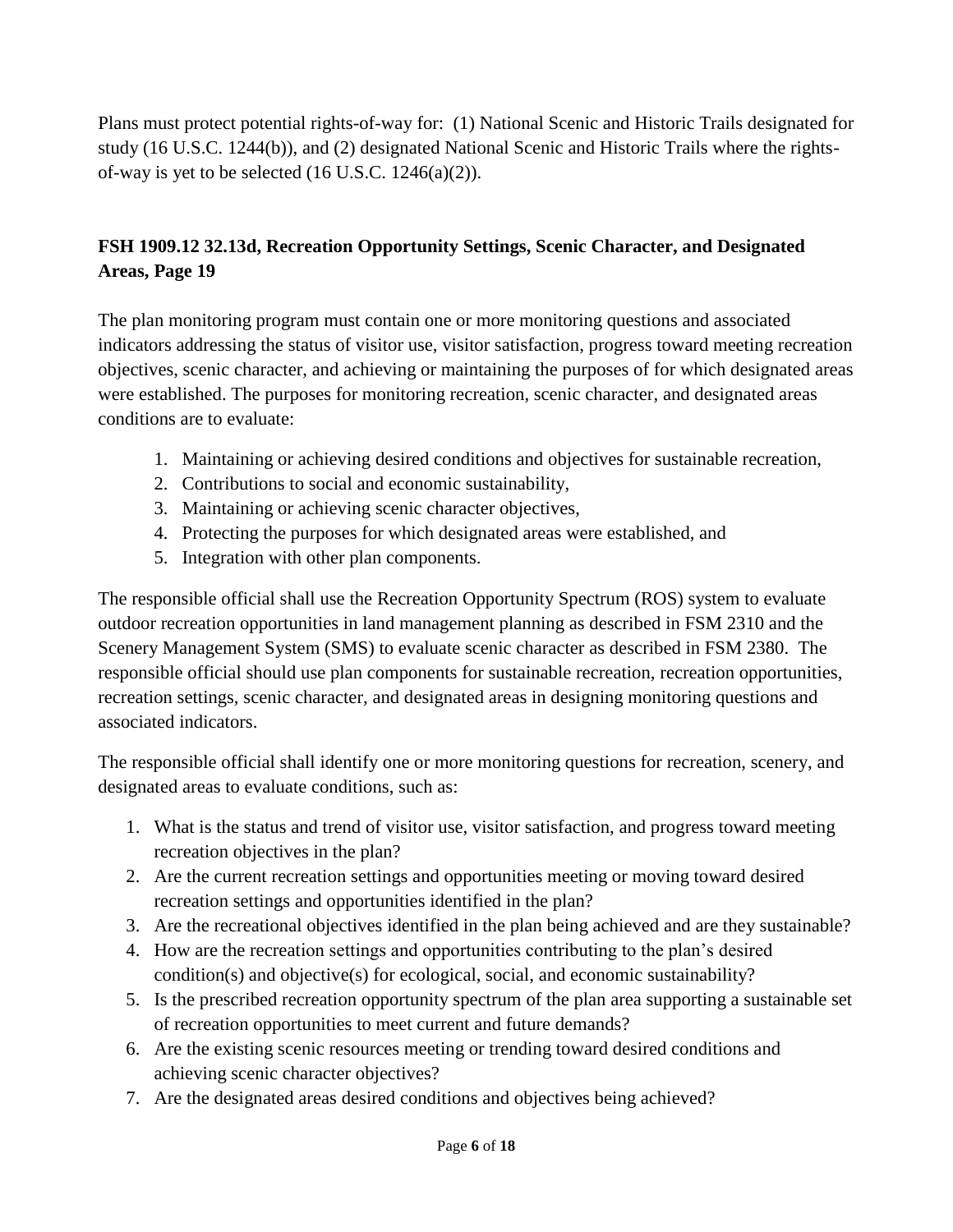Monitoring may be coordinated with programs that are planned on adjacent federal areas and with other agencies and partners that have relevant information for the land management plan area. The monitoring evaluation report must address the level of achievement of each recreation, scenic character, and designated area objective.

Administrative studies and research may be incorporated into the monitoring program. National Visitor Use Monitoring (NVUM) survey results may be used for visitor-related monitoring. Infrastructure (Infra) recreation site and trails modules may be used to monitor opportunities of recreation sites, facilities, and interpretive services. The interpretive services component of this Infra module and the Forest Service program, NatureWatch, may be used collectively as the basis to monitor whether the plan provides opportunities to connect people to nature.

# <span id="page-6-0"></span>**COMMENTS AND RECOMMENDATIONS – Recreation and Designated Areas:**

## **Proposed Policy – FSM 1920**

## <span id="page-6-1"></span>**FSM 1920.11, Authority, Page 4**

- **Comment**: The section, "Statutory Authorities" does not list the National Trails System Act, which includes substantial planning direction affecting national forests that is equivalent to direction found in the Wilderness Act and Wild and Scenic Rivers Act.
- **Recommendation**: List in FSM 1920.11 the National Trails System Act (as amended).

# <span id="page-6-2"></span>**FSM 1920.3(6), Policy, Page 5**

- **Comment**: Policy states that, "All service-wide direction necessary for planning assessments, plan development, plan revision, plan amendment, and plan monitoring is contained or referenced in this chapter, and supplements or handbooks thereto." The concern is that inclusion of critical FSM and FSH specialized guidance and instructions are not clearly identified as material to be utilized in the development of a Forest Plan.
- **Recommendation:** Include an exhibit that lists all FSM and FSH guidance that "should" or "must" be followed in the development of a Forest Plan. The FSM and FSH references found in 1909.12-22.22 Exhibit 1, page 31, would be included in this new FSM 1920.3(6) exhibit. In addition, FSM 2310, FSM 2356, FSM 2360, and FSM 2380 would be included due to the chapters being the principle source of specialized guidance and instruction for carrying out recreation land use planning and resource management programs. Direction should indicate that the technical assessment and planning guidance found in the resource management FSMs and FSHs could change subject to processes describe in, "Involving the public in the formulation of Forest Service Directives" (36 CFR 216).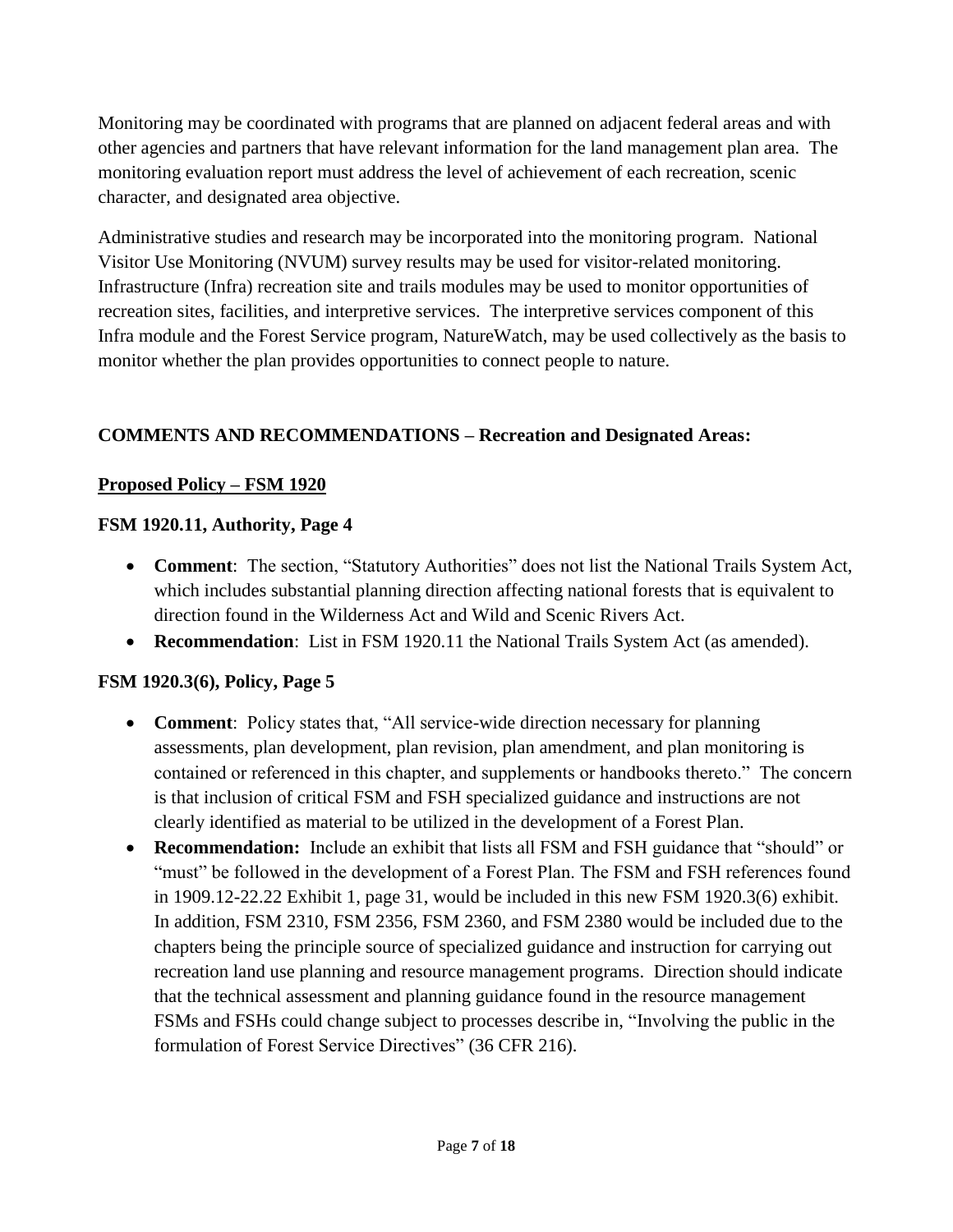### <span id="page-7-0"></span>**FSM 1921.02, Objectives, Page 8**

- **Comment:** The objectives are silent on the need to address the purposes of congressionally designated areas. An objective should discuss achieving the purposes for which congressionally areas were established.
- **Recommendation:** Add the following objective: "Provide for the purposes for which congressionally designated areas were established."

### <span id="page-7-1"></span>**FSM 1921.12(4), Criteria for Land Management Plans, Page 12**

- **Comment 1:** The role of the IDT is critical to the development of a plan.
- **Recommendation 1:** Reword this part as follows: "Land management plans are to be developed through an interdisciplinary process that is consistent with requirements of NEPA (FSM 1950.41(3) and 40 CFR 1502.6)."
- **Comment 2:** Criteria for Land Management Plans do not address achieving objectives.
- **Recommendation 2:** Append to Item 1: "...and congressionally designated areas." Add an item 6: Each Land Management Plan identifies integrated resource objectives to be achieved."

#### **Proposed Handbook – Assessments – FSH 1909.12, Chapter 10**

#### <span id="page-7-2"></span>**FSH 1909.12-05, Definitions, Page 12**

- **Comment:** Relevant definitions that provide background to lead to an integrated land management plan are not included.
- **Recommendation:** Add definitions for:
	- o Fiscal Capability should be defined for integrated resource management programs for the planning unit addressing multiple-use (maintenance and development of all resources), infrastructure, management, protection (fire and law enforcement), and administrative programs. (36 CFR 219.1(g))
	- o National Trails (16 USC 1242(a))
	- o Comprehensive Plan for a National Trail (16 USC 1244(e) and (f))
	- o Comprehensive Management Plan for a Wild and Scenic River (16 USC 1274(d))

#### <span id="page-7-3"></span>**FSH 1909.12–11, Assessments, Page 7**

- **Comment 1:** Assessing fiscal capability is inconsistently applied to integrated resource management programs, including addressing protection (fire and law enforcement), multipleuse, maintenance, infrastructure, and administrative programs.
- **Recommendation 1:** Include a new section in the final directives that describes addressing fiscal capability for the planning unit in an integrated process of looking at all expected budget line items.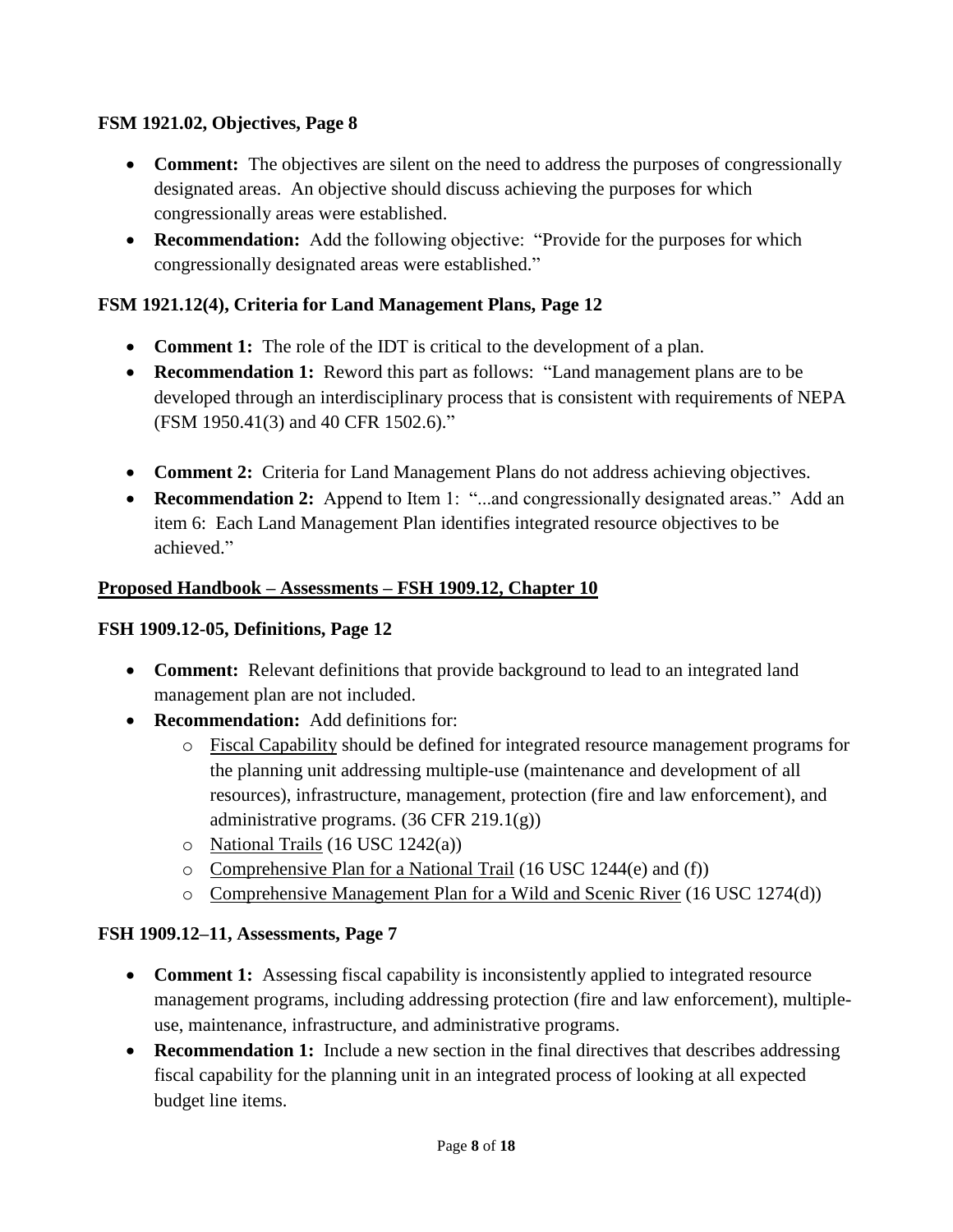- **Comment 2:** The following direction could delay the planning process once NEPA considerations are addressed: "If no relevant information exists for these topic areas, or if there are gaps in available information, there is no requirement to begin new studies to acquire or develop such information...."
- **Recommendation 2:** This concept is repeated several times without recognizing that a land management plan is being developed consistent with NEPA procedures (36 CFR 219.5), which requires methodology and scientific accuracy (40 CFR 1502.15, 40 CFR 1502.16, and 40 CFR 1502.24). The direction should alert the responsible official that a, "Plan is a decision that follows NEPA procedures, which requires accurate information."
- **Comment 3:** Direction is described for the Handbook that allows the responsible official to disregard the Handbook if the direction is "not relevant" to the local situation. The direction goes on to describe that the official should explain why the direction is not relevant. At a minimum, the public needs to always be informed of the not relevant determination to maintain public trust and involvement.
- **Recommendation 3:** This part should only be included if changed to require that the public is informed and allowed an opportunity for public comment. If included, the direction should be moved to FSM 1920.3, since it would establish broad land management plan development policy.

# <span id="page-8-0"></span>**FSH 1909.12-13.13, Key Social, Cultural, and Economics Conditions, Page 44**

- **Comment:** Key social, cultural, and economic considerations are not included.
- **Recommendation:** Add to the list the following, "Congressionally designated areas found within the planning unit."

# <span id="page-8-1"></span>**FSH 1909.12 13.14, Sources of Relevant Existing Information, Page 45**

- **Comment:** Important source of other information is not listed.
- **Recommendation:** Add to the list the following 8. Comprehensive plans for National Trails and comprehensive management plans for Wild and Scenic Rivers.

### <span id="page-8-2"></span>**FSH 1909.12-13.4, Assessing Recreation Settings, Page 52**

 **Comment:** The presented recreation assessment approach doesn't appear to require a scientific framework for addressing recreation planning. One reference that describes and compares recreation planning frameworks is: ["An Assessment of Frameworks Useful for](http://www.fs.fed.us/cdt/carrying_capacity_planning/assessment_frameworks_pnw_gtr705.pdf)  [Public Land Recreation Planning](http://www.fs.fed.us/cdt/carrying_capacity_planning/assessment_frameworks_pnw_gtr705.pdf) by Stephen F. McCool, Roger N. Clark, and George H. Stankey (PNW-GTR-705). In addition, the introduction to this section should briefly outline ROS and SMS assessment techniques and reference FSM 2310 and FSM 2380.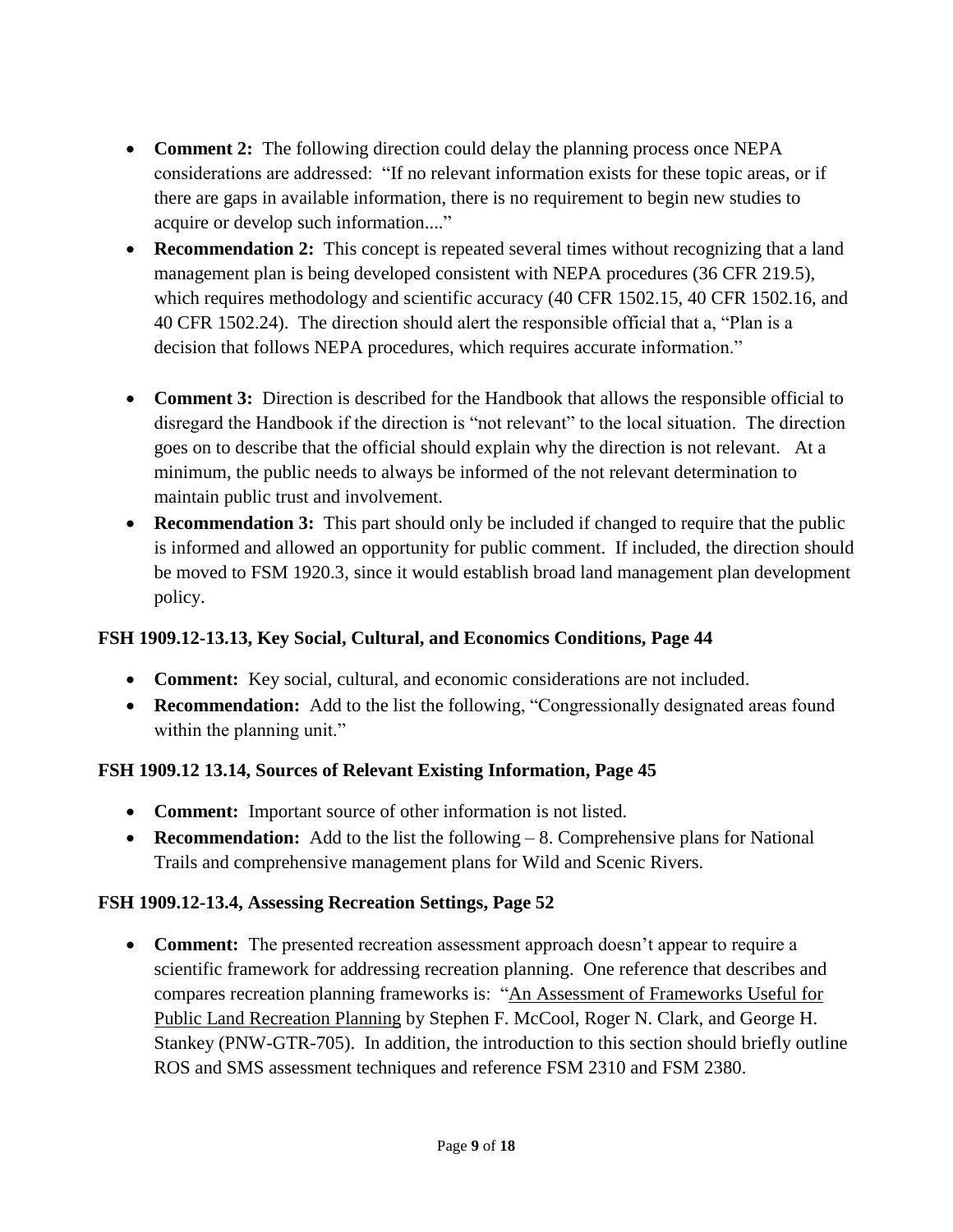**Recommendation:** Utilize ROS and SMS for assessment processes to achieve consistent and professional assessments for recreation and scenery.

#### **Suggested text for Assessing Recreation Settings is found on page 2.**

#### <span id="page-9-0"></span>**FSH 1909.12-13.6, Assessing Infrastructure, Page 56**

- **Comment:** The direction would lead to assessments that are excessively detailed for programmatic Forest Plan decisions.
- **Recommendation:** This section needs to direct that assessments and evaluations are to understand and estimate the ability of the unit to sustain a level of infrastructure that is the minimum necessary to achieve the objectives of the land management plan. Identify that the Forest Plan may establish programmatic direction for stepped-down (staged) decision making processes, such as the Minimum Road System analysis (36 CFR 212, Subpart A).

#### <span id="page-9-1"></span>**FSH 1909.12-14, Assessing Designated Areas, Page 61**

- **Comment:** The assessment direction is incomplete without including additional direction for congressionally designated National Scenic and Historic Trails. The following Congressional Report and Executive Order authority describe the need to protect a National Scenic Trail corridor –
	- o The National Trails System Act, House Report No. 90-1631, accompanying P.L. 90- 543, describes the intent of the Section 7(a)(2) language, "selection of Routes for National Scenic Trails – Such rights-of-way shall be (1) of sufficient width and so located to provide the maximum retention of natural conditions, scenic and historic features, and primitive character of the trail area, to provide campsites, shelters, and related public-use facilities, and to provide reasonable public access; and (2) located to avoid, insofar as practicable, established highways, motor roads, mining areas, power transmission lines, existing commercial and industrial developments, range fences and improvements, private operations, and any other activities that would be incompatible with the protection of the trail in its natural condition and its use for outdoor recreation.... National scenic trails shall be administered, protected, developed, and maintained to retain their natural, scenic, and historic features; and provision may be made for campsites, shelters, and related public-use facilities; and other uses that will not substantially interfere with the nature and purposes of the trails may be permitted or authorized, as appropriate: Provided, That the use of motorized vehicles by the general public along any national scenic trail shall be prohibited..." (1968 U.S. Code Cong. & Admin. News 3855, 3863–3864, 3867).
	- o Executive Order 13195 describes that, "Section 1. Federal Agency Duties. Federal agencies will, to the extent permitted by law and where practicable...protect, connect, promote, and assist trails of all types throughout the United States. This will be accomplished by... (b) Protecting the trail corridors associated with national scenic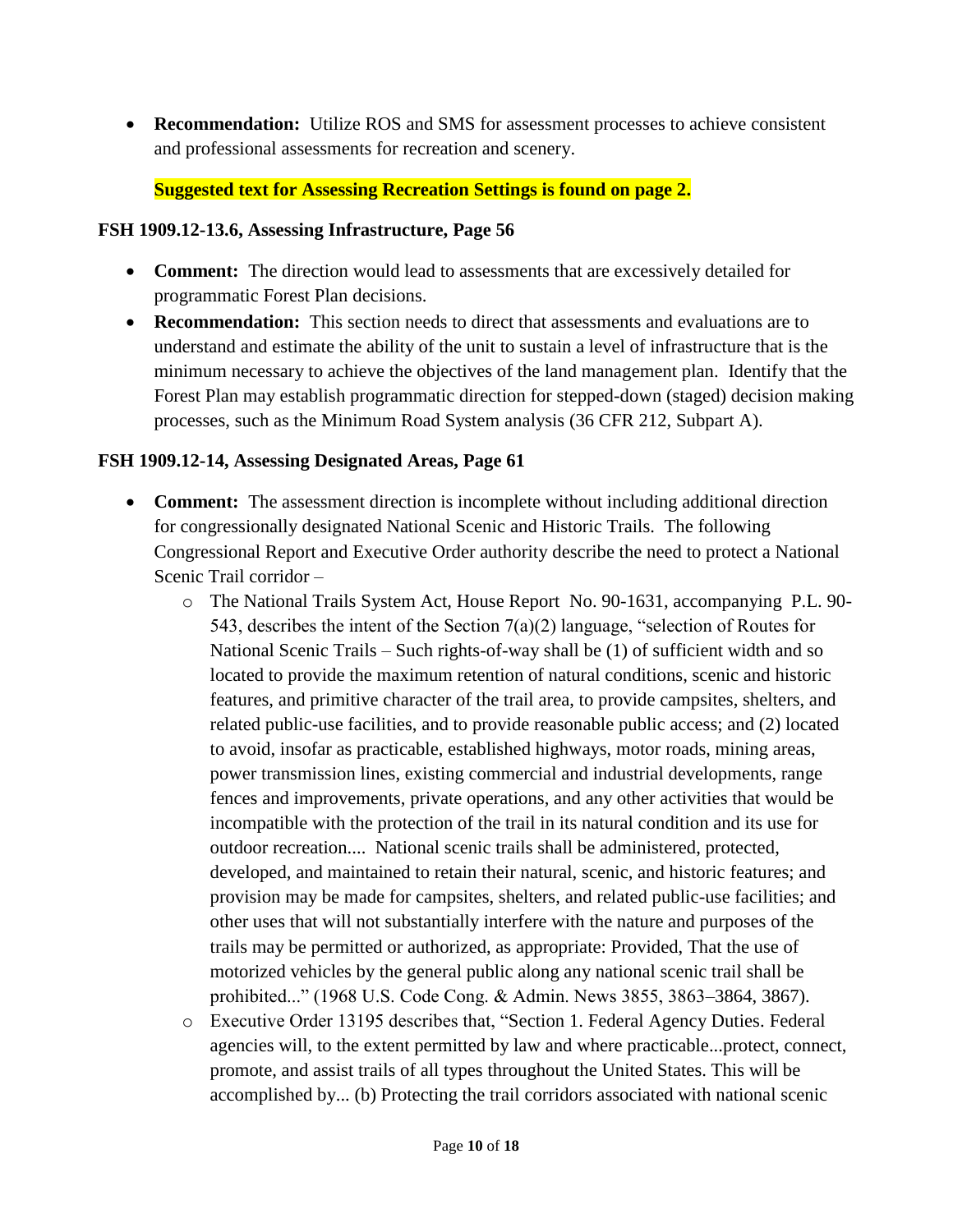trails and the high priority potential sites and segments of national historic trails to the degrees necessary to ensure that the values for which each trail was established remain intact..."

**Recommendation:** Add the following to the introductory description of the process –

"When congressionally designated areas exist in the planning unit, the responsible official shall identify and evaluate:

- Descriptions and location maps of the congressionally designated areas;
- The condition of the congressionally designated areas, including the ecological sustainability and stability of the protection and maintenance values of the areas; and
- Degree of compliance with protecting the congressionally designated area purposes for which the area was established.

For National Scenic and Historic Trails, determine the status of establishing the rights-ofway (16 USC 1246(a)(2)) and completing Comprehensive Plans (16 USC 1245(5)(e) and (f)) for National Trails that may pass through the planning area. An assessment may recommend that a Comprehensive Plan needs to be amended or revised to address deficiencies. In those cases, the responsible official of the agency that administers the national trail must be consulted."

### **Proposed Handbook – Land Management Plan – FSH 1909.12, Chapter 20**

### <span id="page-10-0"></span>**FSH 1909.12-21.1, Information Basis, Page 6**

- **Comment 1:** Although NEPA processes are required there is no emphasis to integrate the required NFMA and NEPA processes.
- **Recommendation 1:** Refer to 36 CFR 220 for guidance on preparing the required NEPA document and insert direction that describes determining if the available information and BASI is consistent with NEPA requirements for Methodology and Scientific Accuracy (40 CFR 1502.15, 40 CFR 1502.16, and 40 CFR 1502.24).
- **Comment 2:** Referral to the TIPS site inappropriately implies that the site contains substantial technical guidance, which is not the case.
- **Recommendation 2:** Instead, refer to technical guidance found in the resource FSMs and FSHs (e.g., FSM 2320 and FSM 2350).

### <span id="page-10-1"></span>**FSH 1909.12-22.11, Desired Conditions, Page 21**

 **Comment:** The description describes that, "desired conditions should reflect an overall vision for the future of the plan area as a whole." This is more limiting than the Rule, which allows for relating desired conditions to a portion of the planning area. Desired conditions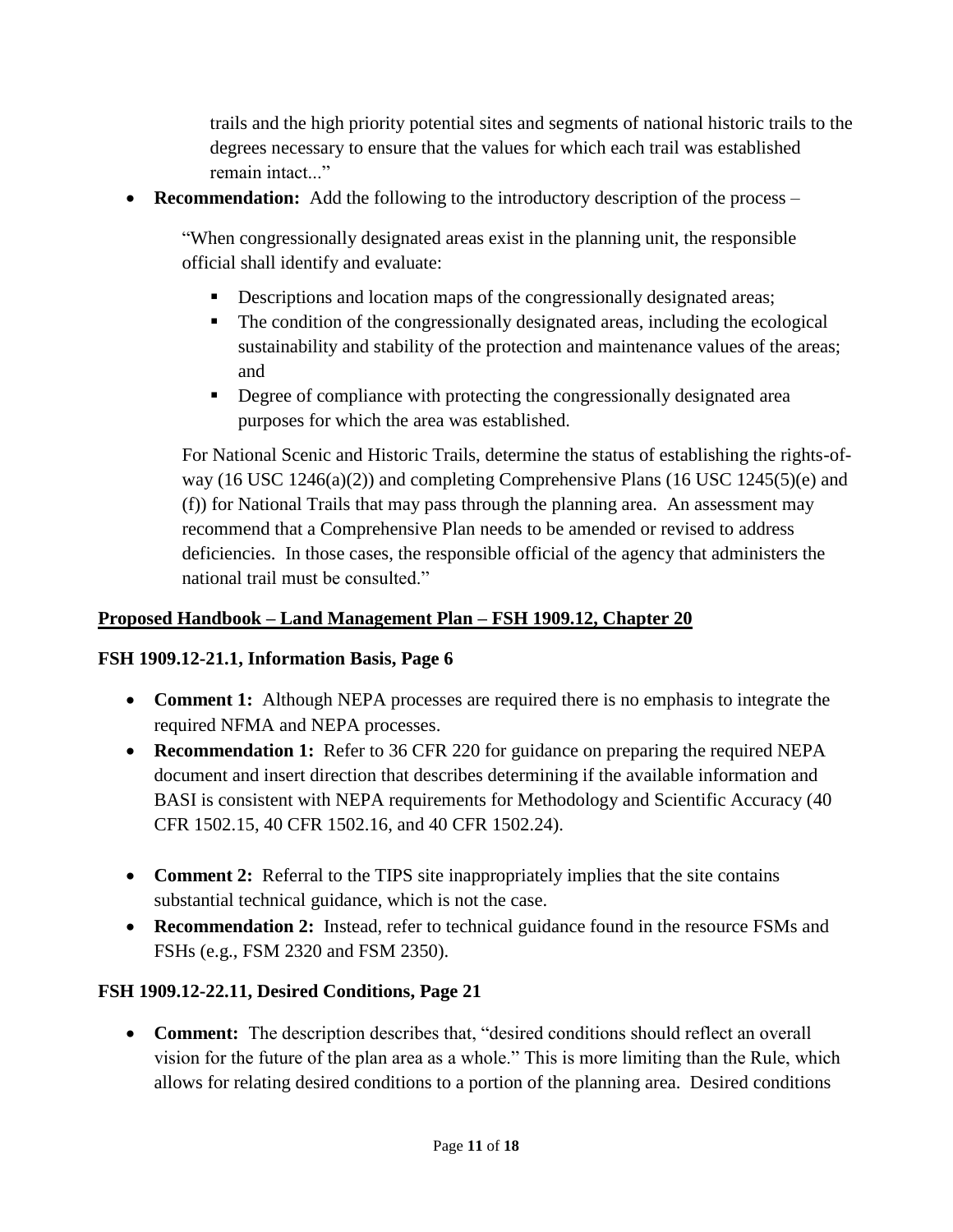need to be identified for designated areas that address the purposes for which the areas were designated.

 **Recommendation:** Insert direction that desired conditions for designated areas must relate to the purpose(s) for which the area was designated. Most often designated areas do not cover the entire planning unit. In those cases, the Desired Conditions needs to relate to a Management Area that encompasses the designated area extent.

### <span id="page-11-0"></span>**FSH 1909.12 22.12, Objectives, Page 22**

- **Comment:** The rationale for fiscal capability is restrictive, looks backwards, and doesn't allow for projecting future needs and allocations.
- **Recommendation:** Fiscal capability direction could be broadened to suggest relating fiscal capability to projected changed conditions and agency funding priorities being informed by the USDA Forest Service Strategic Plan.

## <span id="page-11-1"></span>**FSH 1909.12 22.22, Identification of Designated Areas, Page 30**

- **Comment 1:** The following statement is unclear: "Identification of designate areas is limited to areas or features actually designated the appropriate person or entity. The appropriate person or entity is designated in laws, regulations, and federal agency policies." The direction could describe that congressionally designated area legislation is approved by the President and implemented through the appropriate Secretary. To be consistent with law, congressionally designated areas must be addressed in land use plans. The degree of compliance verb "may" for implementing legislation is inappropriately used; instead, the degree of compliance needs to be "must."
- **Recommendation 1:** The following two paragraphs should be inserted after paragraph one to add clarity to the intent of the references:
	- o "Designated areas are places within the NFS identified or designated because of their unique or special characteristics. Land management plans must address areas designated by statute. Land management plans should address areas designated through a separate administrative process. Whenever the congressionally designated area authorities require additional planning, the land management planning process shall be subject to those requirements. In addition, unless inconsistent with a congressional designated area authorities, requirements for additional planning should be met through land management plans.
	- o Congressionally designated areas shall be described as unique Management Areas with plan components of desired conditions, objectives, suitability of lands, and standards or guidelines that provide for the purposes for which each area was designated. A land management plan may establish Management Areas for other types of designated areas. Exhibit 01 is a cross-reference listing of some designated areas classifications."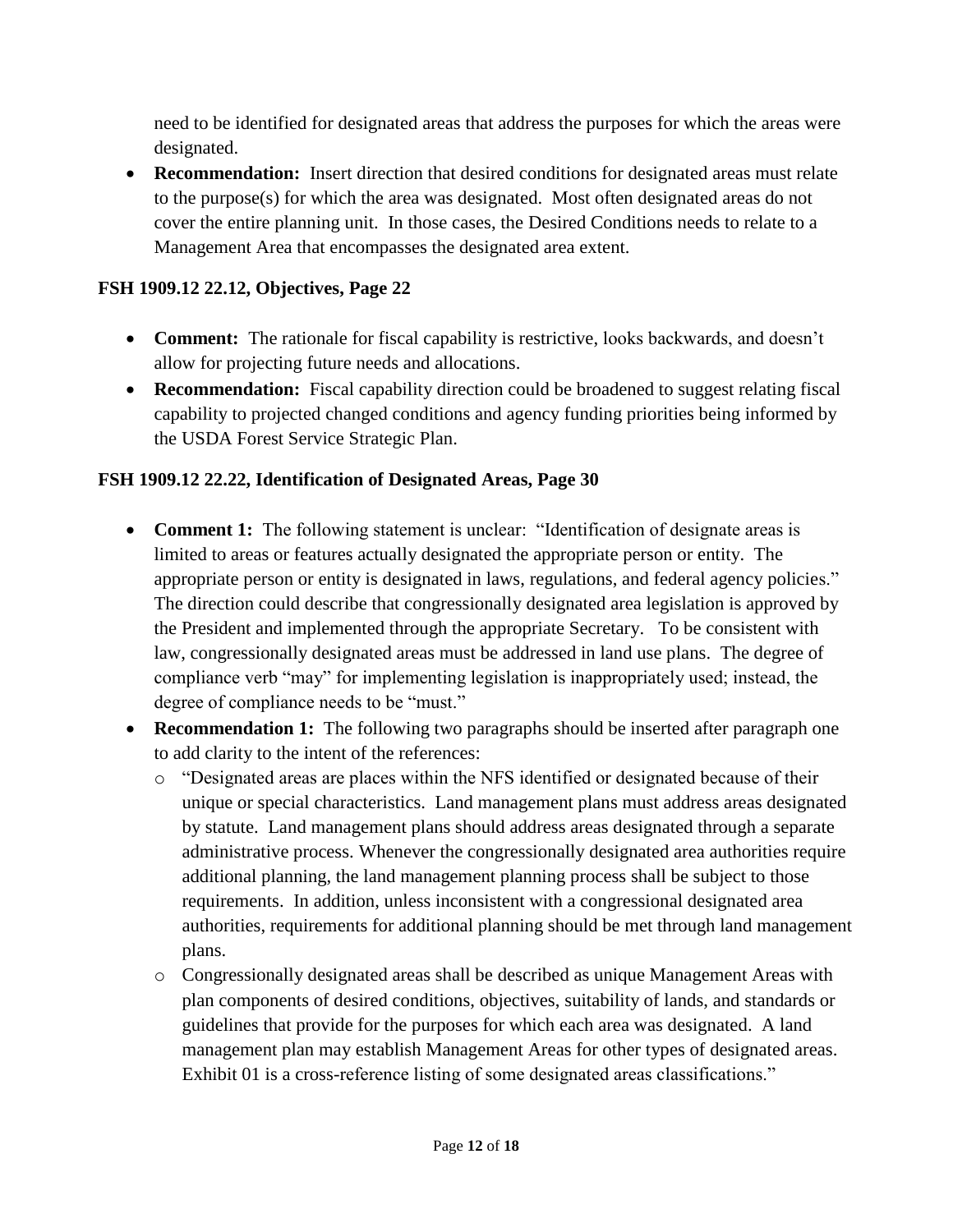- **Comment 2:** The direction describes that, "designated areas may be identified on a map or identified by the use of a narrative." This flexibility is problematic for some designated areas.
- **Recommendation 2:** Congressionally designated areas need to be mapped to clearly identify the extent to which the plan components apply. This is especially true for National Scenic and Historic Trails where Congress prescribed that agencies identify and protect the rights-of-ways (16 USC 1246(a)(2))—see E.O. 13195 and House Report No. 90-1631.
- **Comment 3:** The direction appropriately addresses designated areas that are placed on multiple units. However, the proposed direction only references FSM 2370.
- **Recommendation 3:** Add to this paragraph references to FSM 2320 (Wilderness) and 2350 (National Trails and WSRs). In addition, Comprehensive Plans for National Trails and Comprehensive Management Plans for Wild and Scenic Rivers need to be referenced as authorities that provide multi-unit direction and coordination.

## <span id="page-12-0"></span>**FSH 1909.12 22.32, Distinctive Roles and Contributions, Page 36**

- **Comment 1:** This part should introduce the land management plan chapter to set the stage for the integrated resource management discussions.
- **Recommendation 1:** Move to the beginning of the chapter renumbering the parts that follow.
- **Comment 2:** The description of recreation distinctive roles...in part 3(e) and (f) should use terminology that reflects normal purposes for areas that are designated. A professional description is appropriate due to the intended audience of a FSH.
- **Recommendation 2**: Replace the examples with:
	- o (e) A designated area that provides for extraordinary scenic views and an isolated semi-primitive non-motorized setting that uniquely contributes to sustainable recreation and ecosystem services in the local and regional area.
	- $\circ$  (f) A designated National Scenic Trail that contributes to ecosystem services locally, regionally, and nationally.

### <span id="page-12-1"></span>**FSH 1909.12 22.34, Proposed and Possible Actions, Page 37**

- **Comment:** This part should follow 22.32 at the beginning of chapter 20. Fiscal capability must be addressed as a principle consideration in identifying proposed and possible actions  $(36 \text{ CFR } 219.1(g))$ .
- **Recommendation:** Add to this part that, "Proposed and possible actions must consider integrated land management programs and activities for all resources and reflect the identified fiscal capability of the unit for the next 3 to 5 years."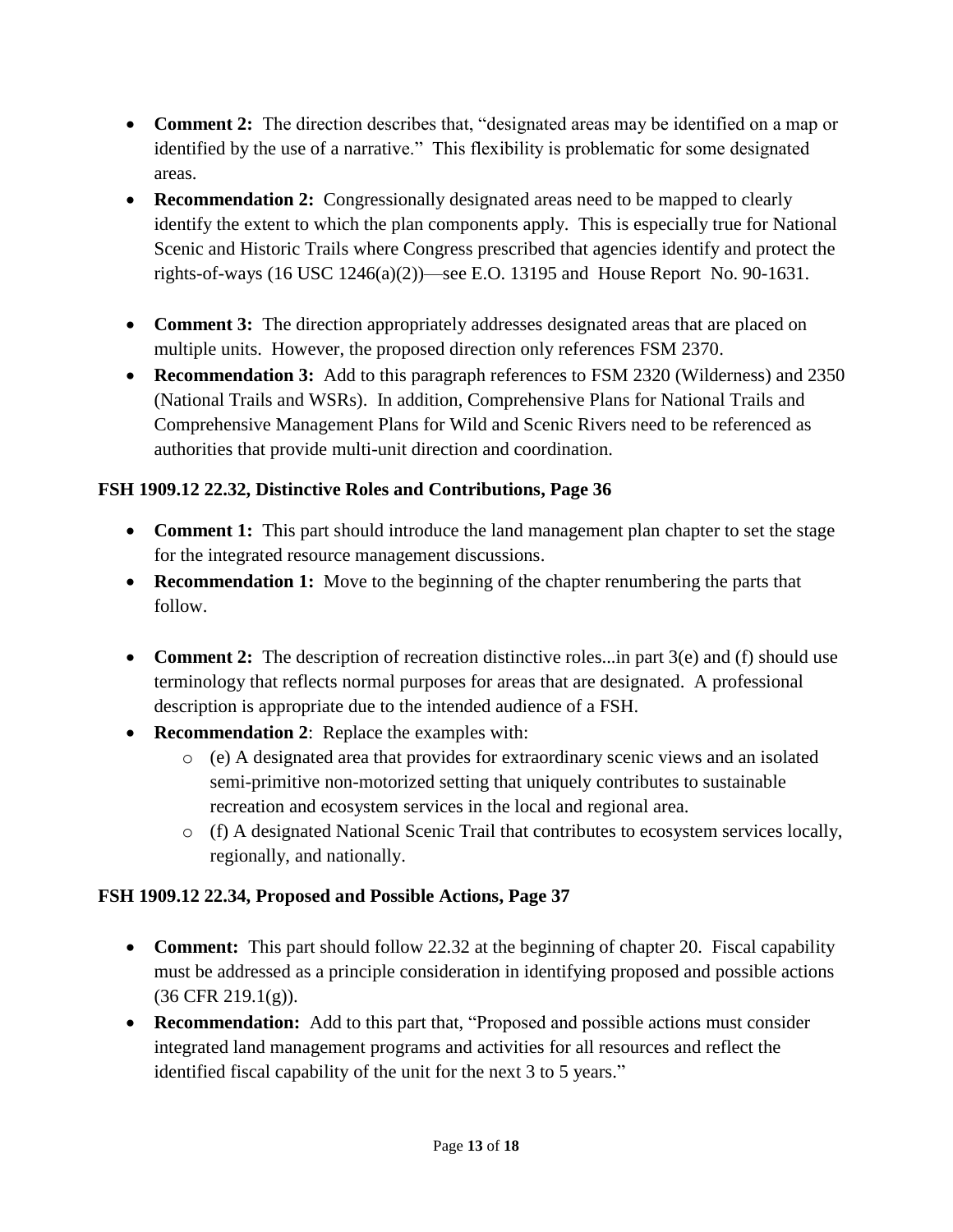#### <span id="page-13-0"></span>**FSH 1909.12 23.22b, Sustainable Recreation, Page 80**

- **Comment:** The presented recreation planning approach doesn't require a scientific framework for addressing integrated recreation planning. The proposed direction needs to adopt the ROS planning framework and be reflective of the assessment requirements as outlined in Exhibit 1. One reference that describes and compares recreation planning frameworks is: "An Assessment of Frameworks Useful for Public Land Recreation Planning by Stephen F. McCool, Roger N. Clark, and George H. Stankey (PNW-GTR-705). In addition, the introduction to this section should briefly outline ROS (and SMS) assessment techniques and reference FSM 2310 (and FSM 2380).
- **Recommendation:** Changes would mandate the use of ROS for land management planning processes as described in FSM 2310 which is the technical source for recreation planning. The use of the ROS framework will result in consistent plan components for recreation prescriptions on NFS lands and be consistent with NEPA requirements (40 CFR 1502.15, 40 CFR 1502.16, and 40 CFR 1502.24).

**Suggested text for Sustainable Recreation is found on page 3.**

### <span id="page-13-1"></span>**FSH 1909.12 23.22g, Scenery, Aesthetic Values, Viewsheds, and Geographic Features, Page 87**

- **Comment:** The proposed direction doesn't clearly adopt the SMS as described in FSM 2380. The degree of compliance direction of "should" for using SMS, and only a referral to FSM 2380 and AH 701, could lead to inconsistent applications of SMS on NFS lands.
- **Recommendation:** Recommend that the direction describe that the SMS must be used when developing plan components as described in FSM 2380, which is the technical source for landscape aesthetics planning. In addition, plan components should include standards or guidelines to avoid or mitigate any projected undesirable effects that would be inconsistent with desired conditions.

### <span id="page-13-2"></span>**FSH 1909.12 23.22j, Wilderness, Page 92**

- **Comment:** Guidance in this section implies that key attributes of wilderness planning only need to "consider" providing for the protection of wilderness character.
- **Recommendation:** Add the following to this part:
	- $\circ$  {Replace paragraph 5 In developing plan components....} "The responsible official shall develop plan components for designated or recommended wilderness areas that protect and enhance the wilderness character of the areas, including components that protect ecological and social characteristics. FSM 2320 provides direction for wilderness management. In developing plan components, the responsible official should coordinate with the responsible officials of the adjacent administrative units to ensure compatible management of any connected wilderness area in both plan areas.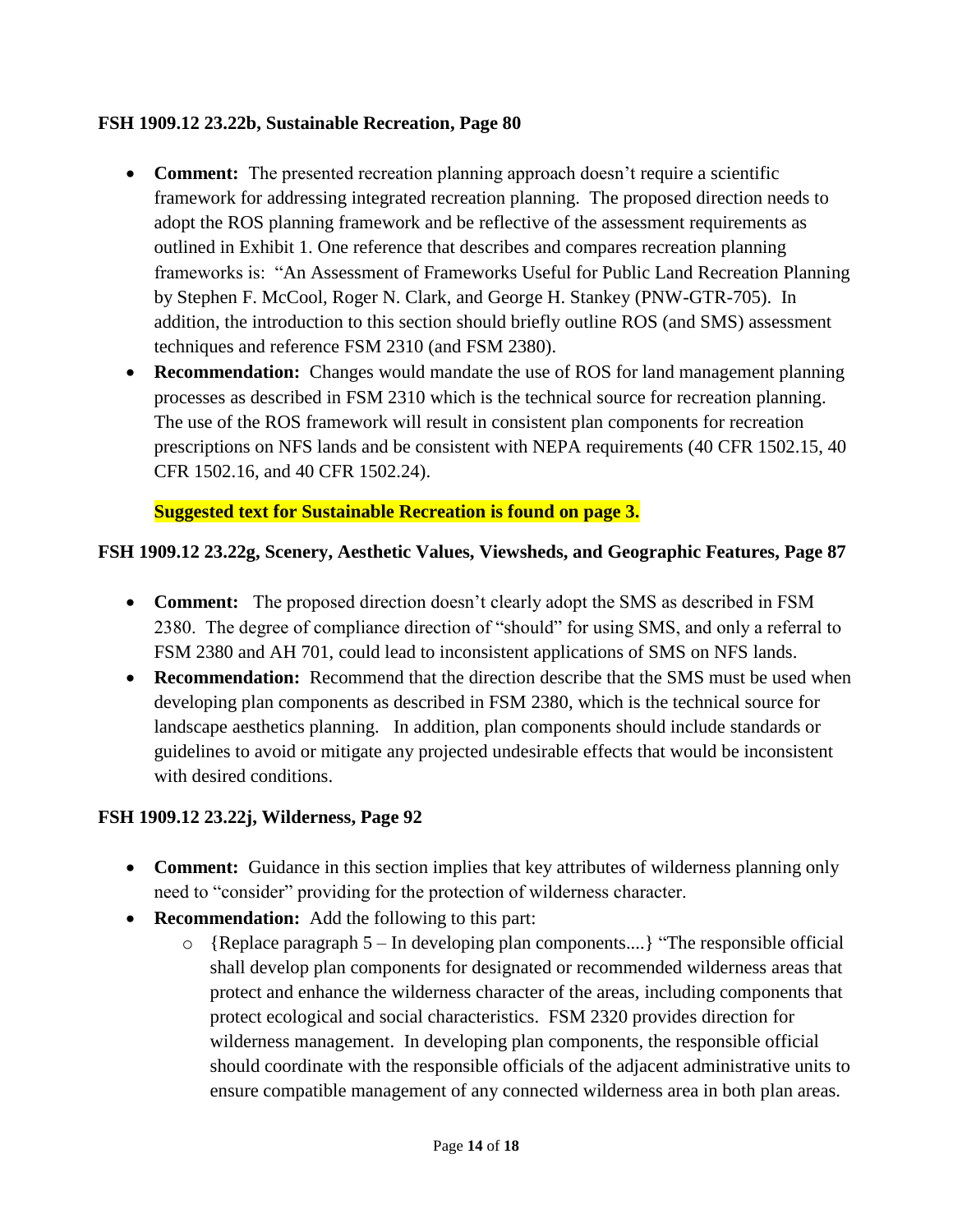In addition, the responsible official should consider management on adjoining lands in other Federal or state ownership, especially when there are connected wilderness areas."

- $\circ$  {Replace paragraph 6 The plan must....} "The plan must clearly identify existing wilderness, wilderness study, and recommended wilderness areas within the plan area. To organize plan components applicable to these areas, the responsible official should provide for one or more management or geographic areas."
- o {Replace paragraph 8 The plan may....} "The plan shall include desired conditions that describe the desired wilderness character for existing, recommended, or wilderness study areas from an ecological and social perspective, recognizing the contribution of wilderness to ecological, social, and economic sustainability."

### <span id="page-14-0"></span>**FSH 1909.12 23.22k, Wild and Scenic Rivers, Page 94**

- **Comment:** The section doesn't provide direction to protect ORVs and free flowing water, but only what should be considered when preparing plan components. Plan components are necessary if the direction is not addressed in the CMP. Otherwise, the resulting plan would be inadequate to provide protection of the ORVs. Although consistency is critical, 36 CFR 219.15(e) and 16 USC 1604(i) are not applicable to a W&SR CMP. (See the following discussion on Comprehensive Plans for National Trails.)
- **Recommendation:** The following changes would add clarity to the direction
	- o {Replace paragraph 5 Plan components for WSR....} "The responsible official shall develop plan components for W&SRs that protect and enhance the free flowing, water quality, and ORVs for the W&SRs. FSM 2354 provides direction for W&SR management. In developing plan components, the responsible official should coordinate with the responsible officials of the adjacent administrative units to ensure compatible management of any W&SR that passes through connected land management plan areas."
	- o {Add to paragraph 8} "Any potential contribution to the Timber Sale Program Quantity (FSH 1909.12 65.1) from established Wild and Scenic River boundaries, must be described in plan components, including adopting objectives and standards or guidelines that address when timber can be removed from a Wild and Scenic River established corridor."
	- $\circ$  {Replace paragraph 11 Wild and Scenic Rivers must have comprehensive river management plans....} "Wild and scenic rivers must also have comprehensive management plans (CMPs). Land management plan components must be consistent with a W&SR CMP direction."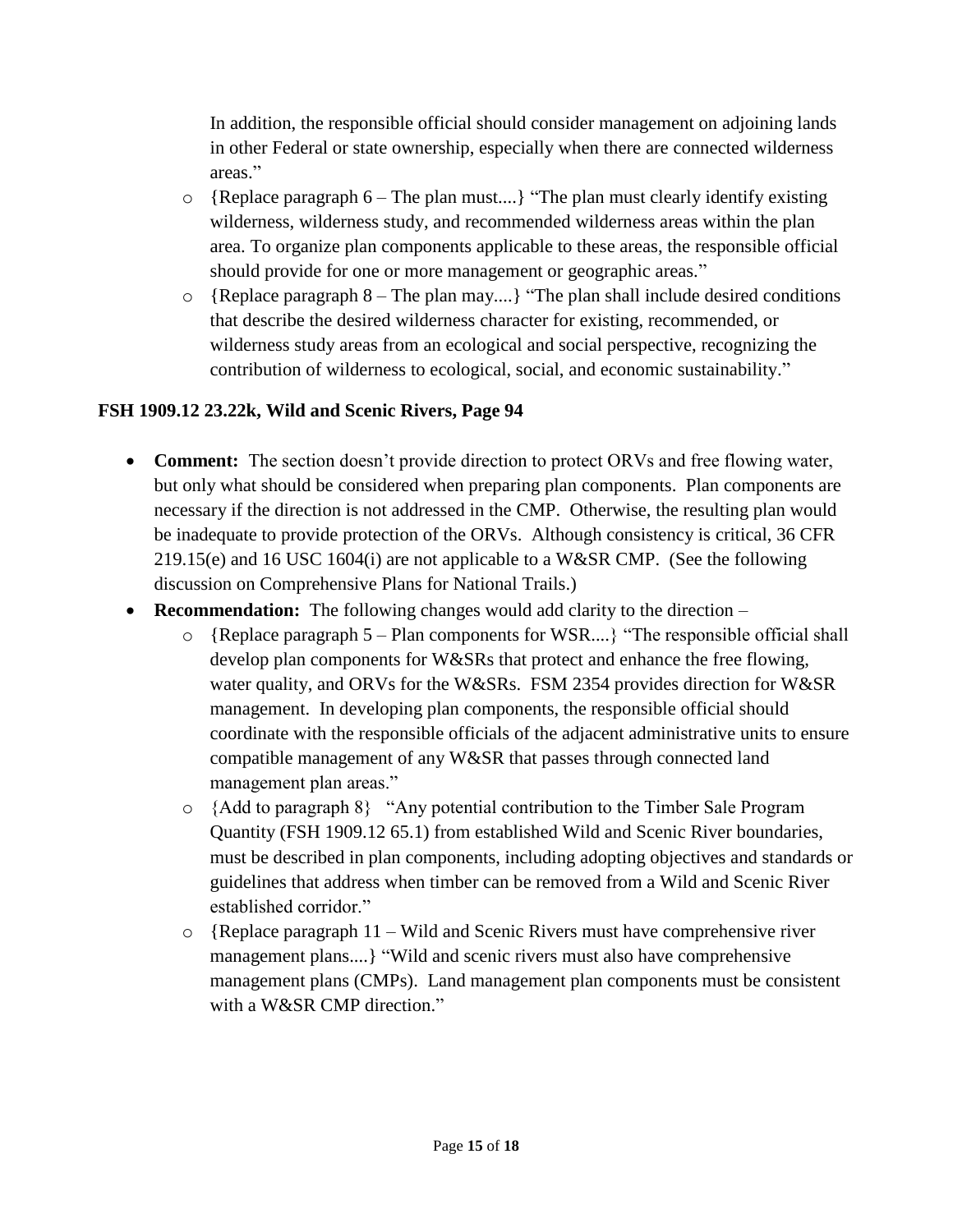#### <span id="page-15-0"></span>**FSH 1909.12 23.22l, Other Designated Areas, Page 95**

 **Comment**: The proposed direction doesn't adequately address National Scenic and Historic Trails. I have reviewed comment letters submitted for scoping and on the draft Planning Rule and DEIS that were submitted by National Trail organizations and individuals (see Planning Rule comment letters coded as 0587, 0620, 0725, 0750, 1188, and 1666). I believe that many of these comments were reasonable and substantive; however, it isn't apparent that that the final Planning Rule alternatives, including the Preferred Alternative, addressed many of these concerns and recommendations. National Trail comments were characterized as:

> "C*omment: Definitions for congressionally designated areas and administratively designated areas.* A respondent felt separating of congressionally designated and administratively designated areas through the definition would help in clarifying their differences, including a definition for national scenic and historic trail. A comment was received on the preferred alternative, asking if the lists in the definition of designated areas were exhaustive. *Response:* The Department clarified the definition of designated areas in the final rule.... The final rule provides direction for wilderness and wild and scenic rivers in § 219.10(b) separately from other designated or recommended areas because their associated legislation contains specific requirements for the Secretary of Agriculture. The final rule in § 219.10(b)(vi) provides for appropriate management of other designated or recommended areas, which would include areas such as congressionally designated national historic trails. To respond to the comment on the preferred alternative, the Department clarified the definition of designated areas to explicitly show that the list of examples is not exhaustive by removing the word "include" and added the words: Examples of \*\*\* designated areas are." (77 FR 21244)

The explanation that, "wilderness and wild and scenic rivers in  $\S 219.10(b)$  separately from other designated or recommended areas because their associated legislation contains specific requirements for the Secretary of Agriculture" should have led to a similar treatment of National Scenic and HistoricTrails, which requires the Secretary to address more planning complexities than either wilderness or wild and scenic rivers. The Secretary must address several requirements including: (1) developing a comprehensive plans for a National Trails  $(16$  USC 1244(5)(e) or 5(f)), (2) selecting the rights-of-way (16 USC 1246(7)(a)(2)), and (3) determining the nature and purposes of the designated National Trail (16 USC 1246(7)(c)). In addition, the Secretary may issue regulations, which may be revised from time to time, governing the use, protection, management, development, and administration of trails of the national trails system (16 USC 1246(7)(i)).The final planning directives need to provide affirmative direction that leads to the integration of National Trail requirements in land management plans. Related, although consistency is critical, 36 CFR 219.15(e) and 16 USC 1604(i) are not applicable to a comprehensive plan for a National Trail and implementation of E.O. 13195.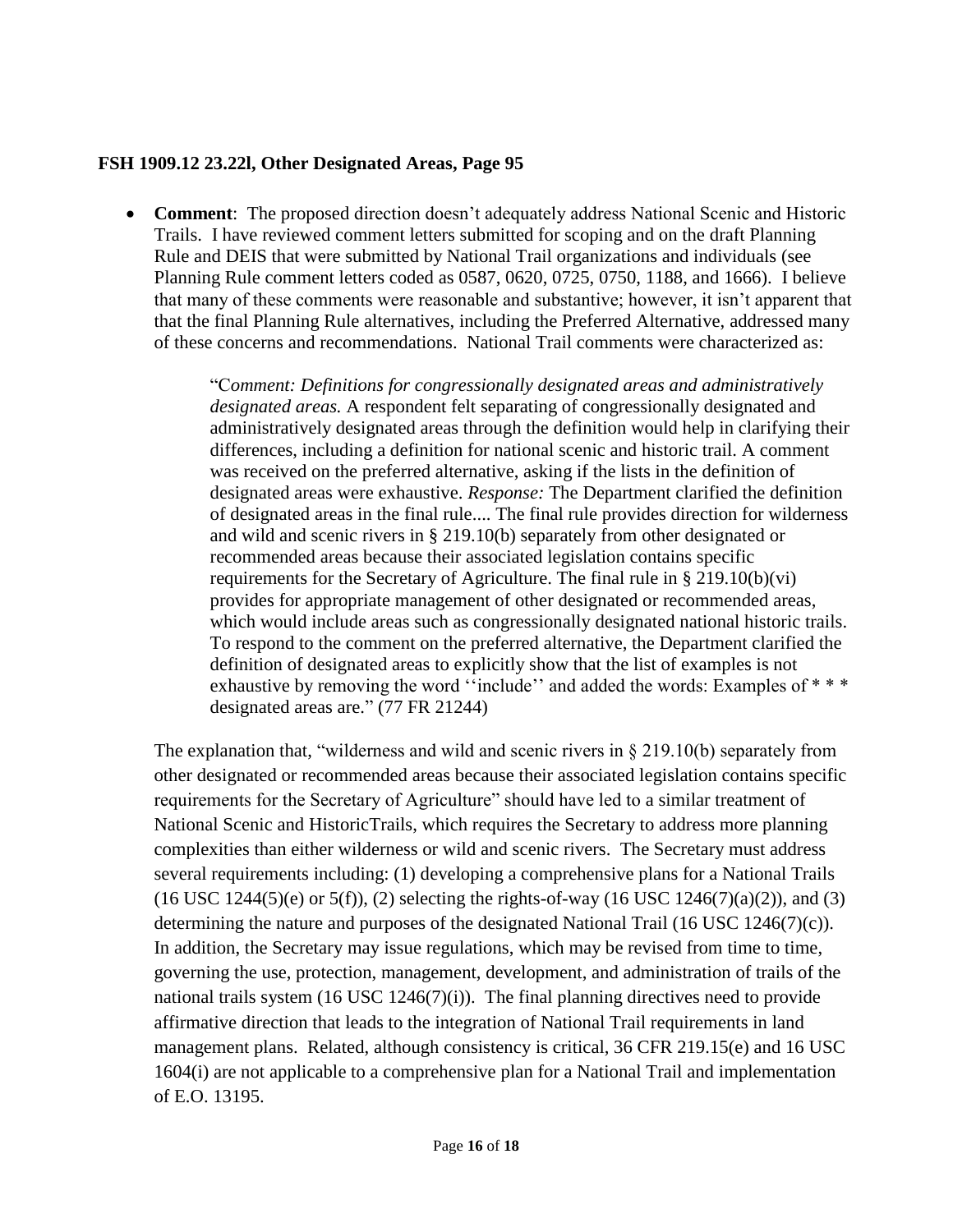• **Recommendation:** The final directives need to describe that congressional designated areas must be planned and managed for the purposes for which they were designated. Specifically for National Trails, the direction should include the following: "Land management plans shall form one integrated plan for each unit  $(16$  USC  $1604(f)(1)$ ). For National Scenic and Historic Trails that pass through the planning unit, plan components must include management and use direction (16 USC 1244(e) or (f)) for the rights-of-way that provides for the nature and purposes values of the National Trail (16 U.S.C. 1246). Furthermore, plans must protect potential rights-of-way for: (1) National Scenic and Historic Trails designated for study (16 U.S.C. 1244(b)), and (2) designated National Scenic and Historic Trails where the rights-of-way is yet to be selected  $(16$  U.S.C.  $1246(a)(2)$ ."

### **Suggested text for Other Designated Areas is found on page 4.**

#### <span id="page-16-0"></span>**FSH 1909.12 23.22o, Infrastructure, Roads, and Trails, Page 100**

- **Comment:** The discussion of recreational trails should be abbreviated by associating trails with recreation opportunity settings. The discussion of "trails for non-recreational use, infrastructure for recreational visitors, other transportation infrastructure, and utility corridors" suggests site-specific analyses being performed as part of land management planning as opposed directing staged decision making processes.
- **Recommendation:** Use for the discussion of recreational trails: "For recreational trails, the desired condition(s) for trails should include an overall design of the trail system in the land management plan area that reflects the prescribed ROS class designations. Identified ROS classes should lead to plan components that identify the types of trails and recreational use that are suitable or not suitable in a specific management or geographic area." Use the following for the general discussion of infrastructure: "Development of Plan components must reflect the extent of infrastructure that is needed to achieve the planning unit objectives and be within the projected overall fiscal capability of the planning unit over the planning period. Infrastructure site-specific decisions should be made through stepped-down plans and decisions. Integrated fiscal capability direction is found in FSH 1909.12 22.12."

#### **Proposed Handbook – Monitoring – FSH 1909.12, Chapter 30**

## <span id="page-16-1"></span>**FSH 1909.12 32.13d, Monitoring Visitor Use, Visitor Satisfaction, and Recreation Objectives, Page 19**

• **Comment 1:** The monitoring section doesn't reflect a continuation of assessing broader recreation settings and opportunities, and scenic character that could result from changed conditions. This should reflect a continuation of the Plan assessment processes being applied to an adaptive Plan. The direction should be substantive and based on professional assessment practices.